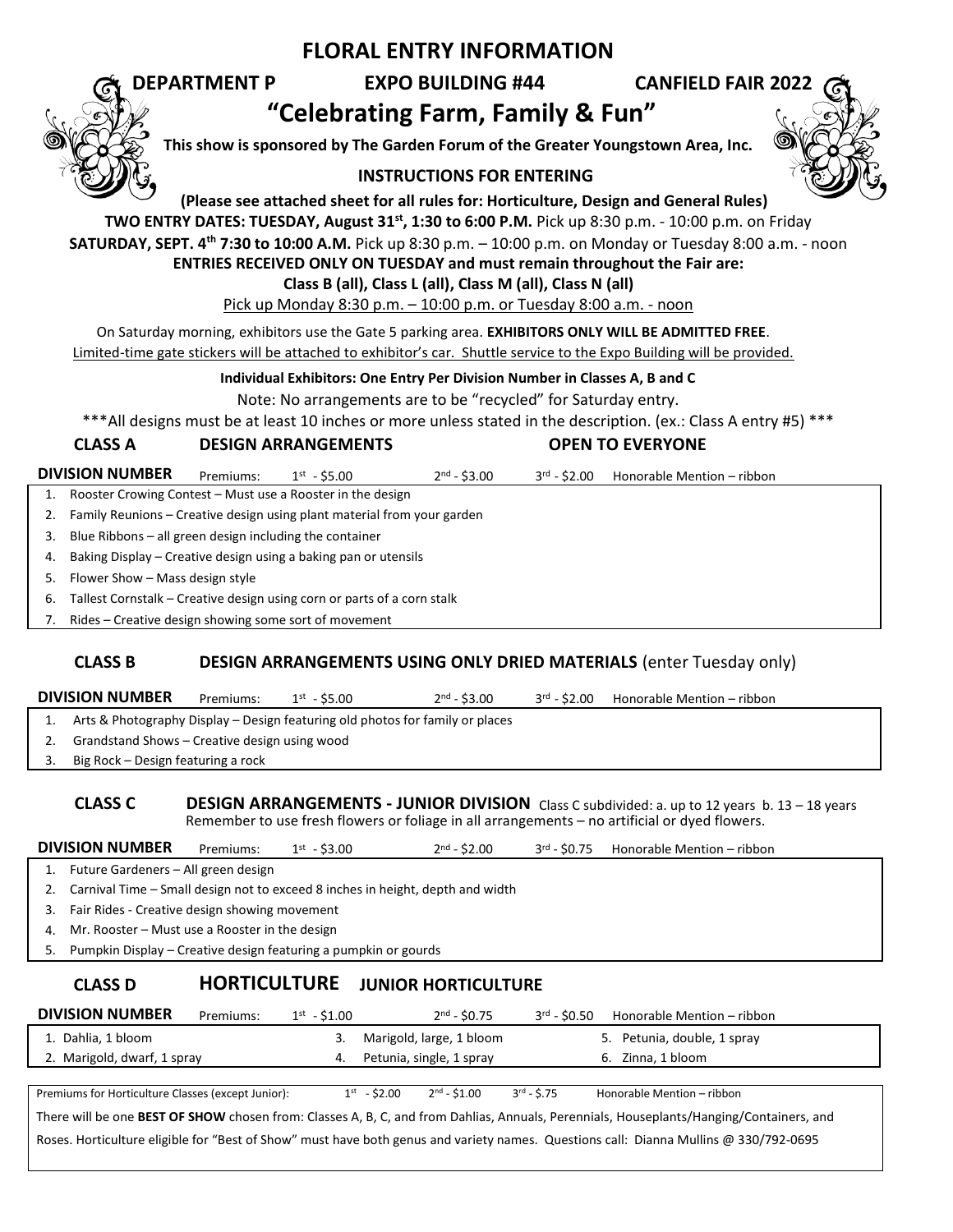| <b>CLASS E</b><br><b>DIVISION NUMBER</b>                                                                                                                                                                        | <b>HORTICULTURE - ANNUALS</b>                                                  | <b>ANY PERSON MAY ENTER</b>                                                                                                                                                                 |  |  |  |  |  |  |
|-----------------------------------------------------------------------------------------------------------------------------------------------------------------------------------------------------------------|--------------------------------------------------------------------------------|---------------------------------------------------------------------------------------------------------------------------------------------------------------------------------------------|--|--|--|--|--|--|
| 1. Amaranthus, 1 stem (not to exceed 20")<br>2. Caladium leaf - I stem<br>3. Celosia, crested (cockscomb) 1 flowerhead                                                                                          |                                                                                | 5. Coleus stem - no flowers<br>6. Herbs - 1 stem only (should not be flowering)<br>b. Eucalyptus c. Rosemary d. Sage<br>a. Lavender<br>7. Tuberous Begonia, 1 bloom disbudded with one leaf |  |  |  |  |  |  |
|                                                                                                                                                                                                                 | Celosia, plumed or feathered type, 1 plume (secondary plumes removed)          | (need not be attached, floated in clear container supplied by show)                                                                                                                         |  |  |  |  |  |  |
| <b>CLASS F</b><br><b>DIVISION NUMBER</b>                                                                                                                                                                        | <b>HORTICULTURE - MARIGOLD &amp; PETUNIA</b><br><b>ANY PERSON MAY ENTER</b>    |                                                                                                                                                                                             |  |  |  |  |  |  |
| 1. Marigold, large flowered type, yellow, 1 bloom                                                                                                                                                               |                                                                                | 5. Petunia, single, 1 spray, seed pods removed                                                                                                                                              |  |  |  |  |  |  |
| 2. Marigold, large flowered type, orange, 1 bloom                                                                                                                                                               |                                                                                | 6. Petunia, double, 1 spray, seed pods removed                                                                                                                                              |  |  |  |  |  |  |
| 3. Marigold, large flowered type, yellow-orange, 1 bloom                                                                                                                                                        |                                                                                | 7. Petunia, fringed, 1 spray, seed pods removed                                                                                                                                             |  |  |  |  |  |  |
| 4. Marigold, any other 3 blooms alike                                                                                                                                                                           |                                                                                | 8. Petunia, ruffled, 1 spray, seed pods removed                                                                                                                                             |  |  |  |  |  |  |
| <b>CLASS G</b><br><b>HORTICULTURE - ZINNIA</b><br><b>ANY PERSON MAY ENTER</b><br><b>DIVISION NUMBER</b>                                                                                                         |                                                                                |                                                                                                                                                                                             |  |  |  |  |  |  |
| 1. Zinnia, dahlia flowered, giant, over 4 1/2", 1 bloom                                                                                                                                                         |                                                                                | 4. Zinnia, cactus flowered, giant, over 4", 1 bloom                                                                                                                                         |  |  |  |  |  |  |
| 2. Zinnia, dahlia flowered, medium, 2-4 1/2", 1 bloom                                                                                                                                                           |                                                                                | 5. Zinnia, cactus flowered, medium, 2-4", 1 bloom                                                                                                                                           |  |  |  |  |  |  |
| 3. Zinnia, dahlia flowered, small, $\frac{1}{2}$ " – 2", 1 bloom                                                                                                                                                |                                                                                | 6. Zinnia, cactus flowered, small, 1/2"-2", 1 bloom                                                                                                                                         |  |  |  |  |  |  |
| <b>CLASS H</b><br><b>HORTICULTURE - PERENNIALS</b><br><b>ANY PERSON MAY ENTER</b><br><b>DIVISION NUMBER</b>                                                                                                     |                                                                                |                                                                                                                                                                                             |  |  |  |  |  |  |
| 1. Gladiolus, miniature, 2 1/2"                                                                                                                                                                                 |                                                                                | 5. Hydrangea, one flowerhead with stem -proportional to head                                                                                                                                |  |  |  |  |  |  |
| 2. Gladiolus, small, $2 \frac{1}{2}$ – $3 \frac{1}{2}$                                                                                                                                                          |                                                                                | 6. Hosta - 1 leaf (measure width at widest point-not length)                                                                                                                                |  |  |  |  |  |  |
| 3. Gladiolus, medium, $3\frac{1}{2} - 4\frac{1}{2}$                                                                                                                                                             |                                                                                | a. small 3" and under b. medium up to 7"<br>c. large all other                                                                                                                              |  |  |  |  |  |  |
| 4. Gladiolus, large, $4 \frac{1}{2}$ " – 5 $\frac{1}{2}$ "                                                                                                                                                      |                                                                                | 7. Sedum - stonecrop spectabile - 1 stem                                                                                                                                                    |  |  |  |  |  |  |
| <b>CLASS J</b>                                                                                                                                                                                                  | <b>HORTICULTURE - DAHLIA</b>                                                   | <b>ANY PERSON MAY ENTER</b>                                                                                                                                                                 |  |  |  |  |  |  |
| <b>DIVISION NUMBER</b><br>1. Dahlia, collarette                                                                                                                                                                 | ** All Dahlias to be shown with 1 set of leaves**<br>3. Dahlia, 8-10", 1 bloom | 5. Dahlia, $4-6$ ", 1 bloom<br>7. Dahlia, pompom, 1 bloom                                                                                                                                   |  |  |  |  |  |  |
| 2. Dahlia, over 10", 1 bloom                                                                                                                                                                                    | 4. Dahlia, 6-8", 1 bloom                                                       | 8. Dahlia, miscellaneous (ex: anemone,<br>6. Dahlia, $2 - 4$ ", 1 bloom<br>mignon, novelty, orchid, etc.)                                                                                   |  |  |  |  |  |  |
| <b>CLASS K</b><br><b>DIVISION NUMBER</b>                                                                                                                                                                        | <b>HORTICULTURE - ROSES</b><br><b>ANY PERSON MAY ENTER</b>                     |                                                                                                                                                                                             |  |  |  |  |  |  |
| 1. Floribunda, 1 spray or 1 bloom                                                                                                                                                                               | 3. Hybrid Tea, 1 bloom                                                         | 5. Miniature, 1 bloom                                                                                                                                                                       |  |  |  |  |  |  |
| 2. Grandiflora, 1 spray or 1 bloom                                                                                                                                                                              | 4. Knockout                                                                    | 6. Miniature, 1 spray                                                                                                                                                                       |  |  |  |  |  |  |
|                                                                                                                                                                                                                 |                                                                                | 7. Polyantha, 1 spray or 1 bloom                                                                                                                                                            |  |  |  |  |  |  |
| <b>CLASS L</b><br><b>HOUSEPLANTS</b> (enter Tuesday only)<br>(no annuals wintered over will be accepted)<br><b>DIVISION NUMBER</b><br>One specimen per 12" (max) pot width,<br>48" overall height (pot + plant) |                                                                                |                                                                                                                                                                                             |  |  |  |  |  |  |
| 1. Succulents or Cacti                                                                                                                                                                                          | 2.                                                                             | 3. Houseplant exhibited for foliage<br>Houseplant exhibited for bloom                                                                                                                       |  |  |  |  |  |  |
|                                                                                                                                                                                                                 |                                                                                |                                                                                                                                                                                             |  |  |  |  |  |  |
| <b>CLASS M</b>                                                                                                                                                                                                  |                                                                                | <b>HANGING CONTAINER</b> (enter Tuesday only)                                                                                                                                               |  |  |  |  |  |  |
| <b>DIVISION NUMBER</b>                                                                                                                                                                                          |                                                                                |                                                                                                                                                                                             |  |  |  |  |  |  |
| b. 2 or more specimen<br>1. Hanging container exhibited for bloom<br>a. 1 specimen                                                                                                                              |                                                                                |                                                                                                                                                                                             |  |  |  |  |  |  |
| b. 2 or more specimen<br>2. Hanging container exhibited for<br>a. 1 specimen                                                                                                                                    |                                                                                |                                                                                                                                                                                             |  |  |  |  |  |  |
| <b>CLASS N</b><br><b>CONTAINER PLANTS</b> (enter Tuesday only)<br>Pot size not to exceed 14"                                                                                                                    |                                                                                |                                                                                                                                                                                             |  |  |  |  |  |  |
| <b>DIVISION NUMBER</b>                                                                                                                                                                                          |                                                                                | ** b. Must have 3 or more different varieties and must list names on a card to be placed with the exhibit.                                                                                  |  |  |  |  |  |  |
| 1. Container - flowering                                                                                                                                                                                        | a. one plant<br>$b.***$<br>3.                                                  | $b.***$<br>Succulent grown in unusual container<br>a. one plant                                                                                                                             |  |  |  |  |  |  |
| 2. Container - foliage                                                                                                                                                                                          | a. one plant<br>$b.***$                                                        |                                                                                                                                                                                             |  |  |  |  |  |  |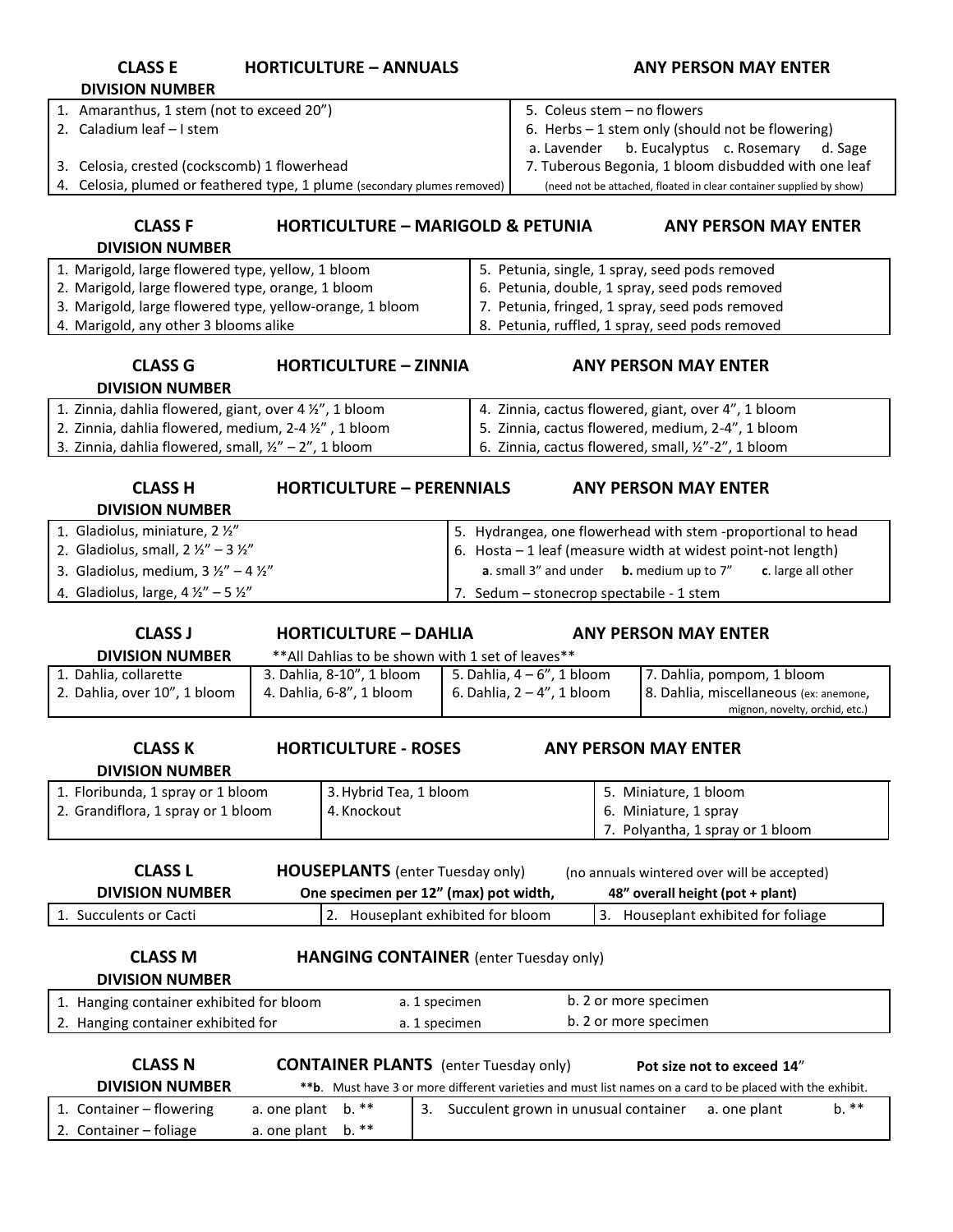# **GENERAL RULES AND TIPS FOR FLOWER SHOW**

\*\*A Few changes have been made to the Schedule – please read carefully.

### **\*Please use return address labels if possible\***

Please trim off **large borders** on labels to facilitate folding the entry cards

1) Entries will be accepted for placement on Tuesday from 1:30p.m. to 6:00p.m.

Pick up will be Friday from 8:30p.m. – 10:00p.m.

- 2) Entries will be accepted for placement on Saturday from 7:30a.m. to 10:00a.m. Pick up will be Monday from 8:30p.m. to 10:00p.m. or Tuesday 8:00am- noon. Exhibitors use Gate 5 parking area. Exhibitors only will be admitted free. Limited time gate stickers will be attached to exhibitor's car – must be moved by 10:30a.m. Shuttle service is provided to the Expo Building.
- 3) In consideration of the Flower Show Committee entry times close per schedule. No entries, after that time, will be accepted.
- 4) The Committee reserves the right to reject any entry that does not conform to the requirements of the Schedule.
- 5) All Design Arrangements in **Class B** will be entered on Tuesday only and remain throughout the fair.
- 6) All Horticulture specimens in **Classes L, M, N** entered on Tuesday only and remain throughout the fair.
- 7) All ribbons must be picked up at the close of the fair or before noon on Tuesday after the fair.
- 8) Neither the Forum nor Fair management will be responsible for damage or loss.
- 9) Junior is 18 years of age and under.
- 10) The use of any part(s) of plants on the State Conservation List is strictly prohibited.
- 11) Premiums are listed on the Schedule. Show Awards: 1<sup>st</sup> Blue, 2<sup>nd</sup> Red, 3<sup>rd</sup> White or Honorable Mention Ribbons
- 12) "Best of Show" ribbons will be awarded in: one from Class A or B and

One from each: Annuals, Perennials, Dahlias, Roses, Houseplants/Hanging/Container.

In order to qualify for "Best of Show" specimen must have genus and variety name listed.

Example: Rosa, Hybrid Tea, "Peace", Phalaenopsis "Dendrobium" (Orchid), Chlorophytum "Vittatum" (Spider plant)

#### **DESIGN RULES**

1) Only one entry per Division Number.

\*\*Container must be watertight! Test container before using. It will be removed from display if it is not.

- 2) No artificial: flowers, foliage, fruit or vegetables permitted in any entry in Class A, B and C.
- 3) Accessories may be used in all entries.
- 4) No live animals in any displays in this department.
- 5) Some fresh plant material must be used (even in designer's choice) unless otherwise specified.
- 6) Treatment of DRIED plant material ONLY is permitted, unless otherwise specified.
- 7) No painting or tinting of fresh plant material (even by a florist).
- 8) Class titles have reference to the design and will be considered in judging.

NOTE: A vase of flowers is a Bouquet – not an arrangement.

Please have a container with some "weight" to it so the wind does not blow it over.

Make sure your frog or oasis is securely fastened to your container

**Small 8":** Small design, should measure 8" in height, width or depth, not to exceed 8"

### **Creative:**

- 1. Line direction is dominant, characterized by open silhouette, a minimum of plant material and other components.
- 2. Dominant feature is the thrusting movement in a single direction, either vertically, horizontally or diagonally.
- 3. May have more than one focal area and more than one point of emergence.